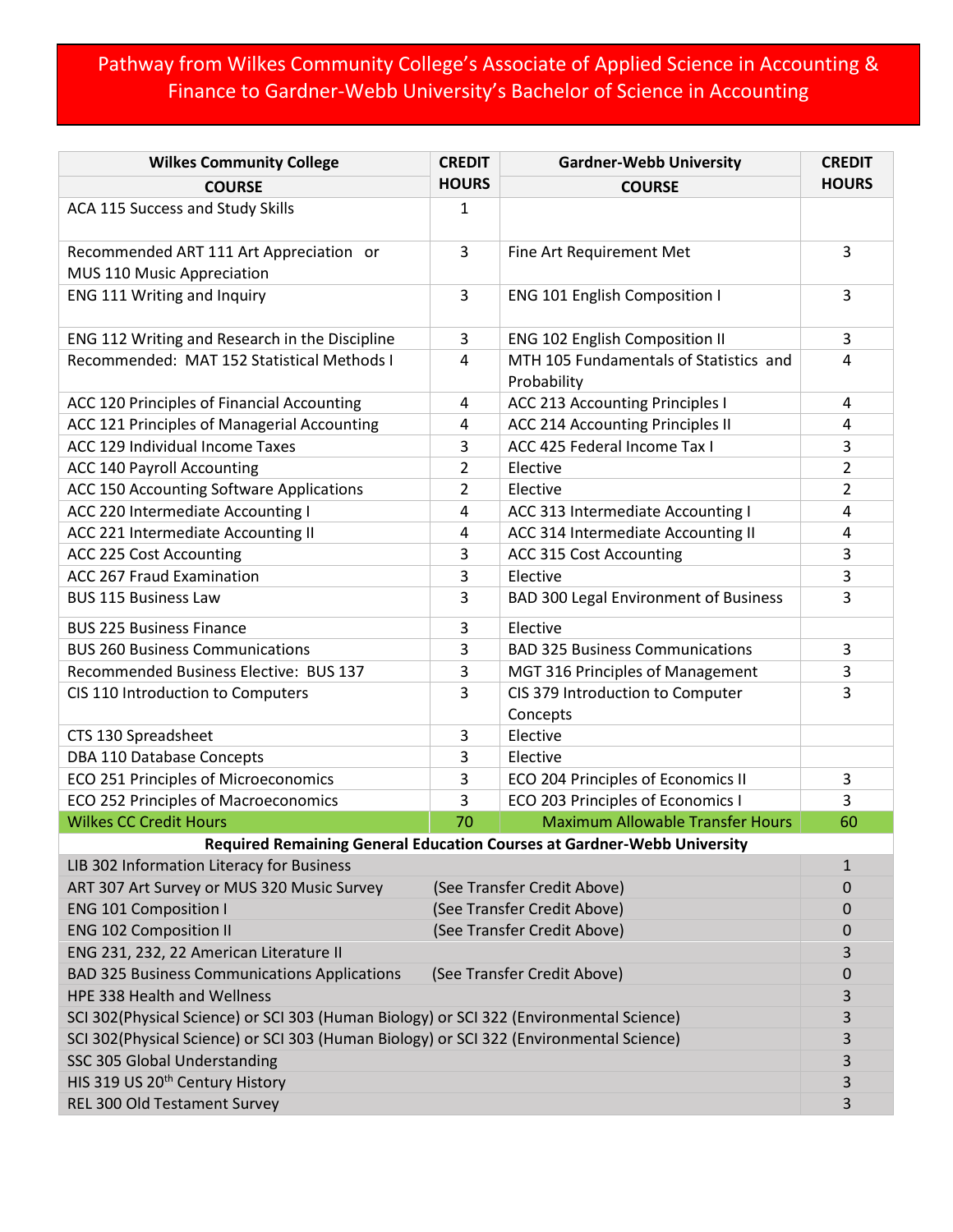| <b>REL 301 New Testament Survey</b>          |  |                             |                           | 3              |  |  |  |
|----------------------------------------------|--|-----------------------------|---------------------------|----------------|--|--|--|
| MTH 105 Probability and Statistics           |  | (See Transfer Credit Above) |                           | 0              |  |  |  |
| <b>Required Accounting Major Courses</b>     |  |                             |                           |                |  |  |  |
| <b>ACC 213 Accounting Principles I</b>       |  | (See Transfer Credit Above) |                           | 0              |  |  |  |
| <b>ACC 214 Accounting Principles II</b>      |  | (See Transfer Credit Above) |                           | 0              |  |  |  |
| ACC 313 Intermediate Accounting I            |  | (See Transfer Credit Above) |                           | 0              |  |  |  |
| ACC 314 Intermediate Accounting II           |  | (See Transfer Credit Above) |                           | 0              |  |  |  |
| ACC 315 Cost Accounting                      |  | (See Transfer Credit Above) |                           | 0              |  |  |  |
| ACC 400 Accounting Information Systems       |  |                             |                           | 3              |  |  |  |
| ACC 425 Federal Income Tax I                 |  | (See Transfer Credit Above) |                           | 0              |  |  |  |
| ACC 435 Advance Accounting                   |  |                             |                           | 3              |  |  |  |
| ACC 450 Auditing                             |  |                             |                           | 3              |  |  |  |
| <b>BAD 300 Legal Environment of Business</b> |  | (See Transfer Credit Above) |                           | 0              |  |  |  |
| <b>BAD 304 Applied Business Statistics</b>   |  |                             |                           | 3              |  |  |  |
| BAD 305 Introduction to Management Science   |  |                             |                           | 3              |  |  |  |
| <b>BAD 360 International Business</b>        |  |                             |                           | 3              |  |  |  |
| <b>BAD 480 Business Strategy</b>             |  |                             |                           | 3              |  |  |  |
| CIS 300 Management of Information Systems    |  |                             |                           | 3              |  |  |  |
| ECO 203 Principles of Economics I            |  | (See Transfer Credit Above) |                           | 0              |  |  |  |
| ECO 204 Principles of Economics II           |  | (See Transfer Credit Above) |                           | 0              |  |  |  |
| FIN 312 Financial Management                 |  |                             |                           | 3              |  |  |  |
| MGT 316 Principles of Management             |  |                             |                           | 3              |  |  |  |
| MKT 300 Principles of Marketing              |  |                             |                           | 3              |  |  |  |
| <b>General Elective Hours</b>                |  |                             |                           | $\overline{2}$ |  |  |  |
|                                              |  |                             | <b>Gardner-Webb Hours</b> | 60             |  |  |  |
|                                              |  |                             | <b>Total Hours</b>        | 120            |  |  |  |

## **Academic Guidelines**

1) A student can receive transfer credit for courses according to this list of equivalencies set forth within the attached Transfer Plan. To receive credit for a course, a student must have earned a "C" 2.0 or better in that course. Other courses taken will be evaluated for transfer on a course by course basis by the Gardner-Webb University Registrar Services.

2) Students who do not have transfer credit for ENG 101, will need to register for this course during their first semester.

3) Enrollment in LIB 301 is mandatory each semester until the course is successfully completed.

4) Grades of "C" (2.0) or higher are required on all major courses.

5) A "C minus" or lower will not meet graduation requirements and the course will need to be repeated at GWU.

6) A minimum grade point average of 2.00 on a 4.00 scale is required for graduation on all course work attempted at GWU (see institution GPA).

7) Completion of a minimum of 60 credit hours with Gardner-Webb is required to be considered for graduation honors.